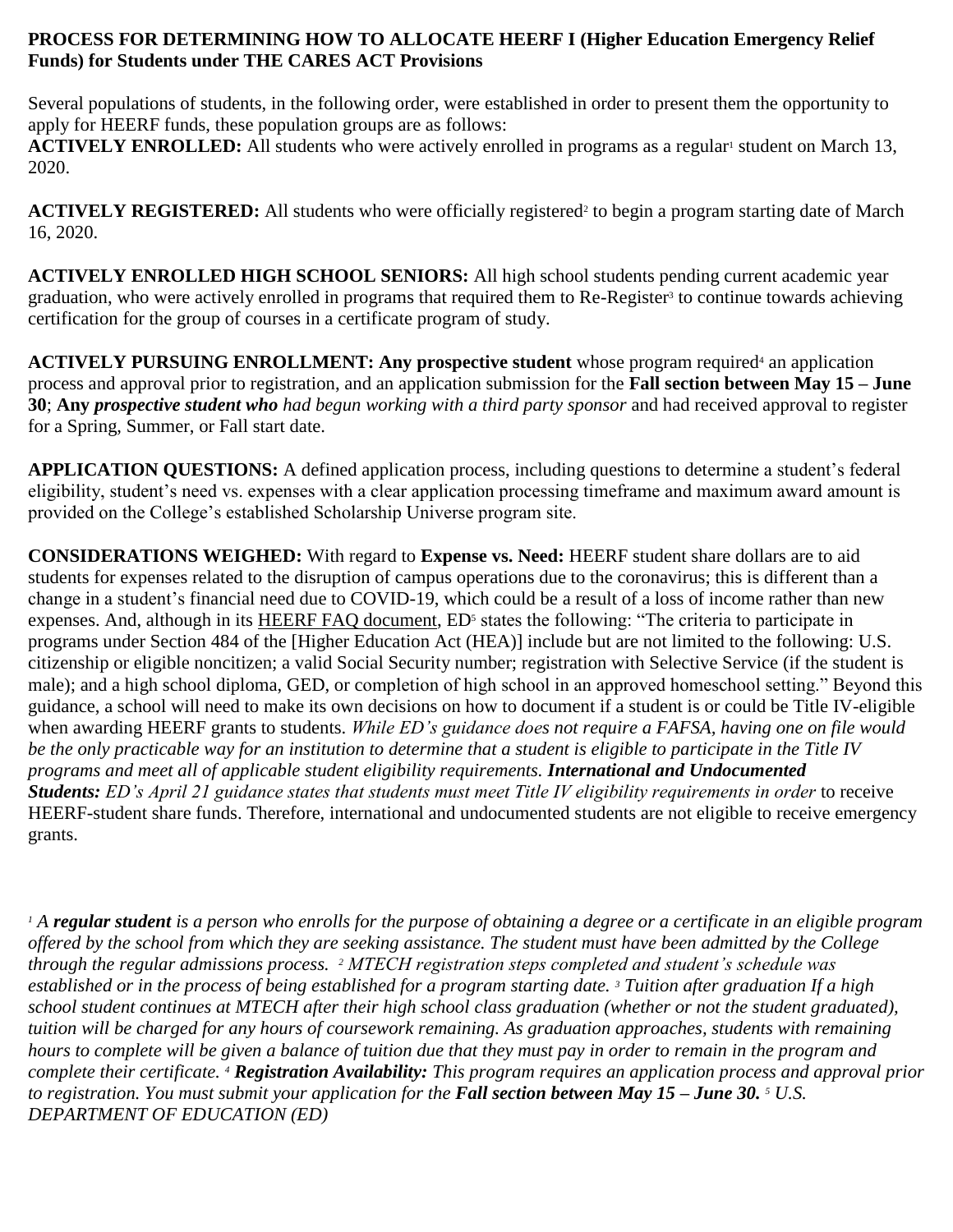# **WHO IS CONSIDERED A STUDENT FOR HEERF EMERGECY FINANCIAL AID GRANT PURPOSES**

Posted on June 15, [2021,](https://www.higheredexecutives.com/who-is-considered-a-student-for-heerf-emergecy-financial-aid-grant-purposes/) by Peter [Terebesi](https://www.higheredexecutives.com/author/petert/)

According to a May 14, 2021, Federal [Register](https://www.federalregister.gov/documents/2021/05/14/2021-10190/eligibility-to-receive-emergency-financial-aid-grants-to-students-under-the-higher-education) notice, The Education Department expanded the definition of who is an eligible "student" for the purposes of making Emergency Financial Aid Grants to Students under the Higher Education Emergency Relief Fund (HEERF) Programs. This rule is effective as of May 14, 2021, and you may need to adjust your HEERF awarding procedures accordingly.

The final regulations define "student," for purposes of the phrases "grants to students," "emergency financial aid grants to students," and "financial aid grants to students" as used in the HEERF programs, as any individual who is or was enrolled (as defined in 34 CFR 668.2) at an eligible institution of higher education (IHE as defined in 34 CFR 600.2) on or after March 13, 2020, the date of declaration of the national emergency concerning the novel coronavirus disease. This definition enables an IHE to appropriately determine which individuals currently or previously enrolled at an institution are eligible to receive emergency financial aid grants to students under the HEERF programs, as originally enacted under the CARES Act and continued through the Coronavirus Response and Relief Supplemental Appropriations Act, 2021 (CRRSAA) (Pub. L. 116-260) and American Rescue Plan Act of 2021 (ARP) (Pub. L. 117-2).

# **Eligibility to Receive Emergency Financial Aid Grants to Students Under the Higher Education Emergency Relief Programs** A Rule by the **Education [Department](https://www.federalregister.gov/agencies/education-department) on [05/14/2021](https://www.federalregister.gov/documents/2021/05/14)**

HEERF II – CRRSAA (Coronavirus Response and Relief Supplemental Appropriations Act)

Unlike the CARES Act, the CRRSAA does not require that 50% of an institution's funds be spent on student grants. It does, however, require that institutions spend at least the same dollar amount on student grants as they were required to spend under the CARES Act. In addition, the allowable uses of funds are more flexible than in the CARES Act, as illustrated in the table below. Additionally, any unused CARES Act funds that an institution did not spend prior to December 27, 2020 may be spent in accordance with the allowable uses of the HEERF II Funds. However, institutions are still required to adhere to the 50/50 institutional/student share split for CARES Act funds spent after December 27, 2020.

# Student Funds

Institutions may award student grants for:

- any component of their cost of attendance
- emergency costs that arise due to coronavirus, such as:
	- o tuition
	- o food
	- o housing
	- o health care (including mental)
	- o child care

# Institutional Funds

Institutions may use the funds to:

- defray expenses associated with coronavirus, including:
	- o lost revenue, reimbursement for expenses already incurred
	- o technology costs associated with a transition to distance education
	- o faculty and staff trainings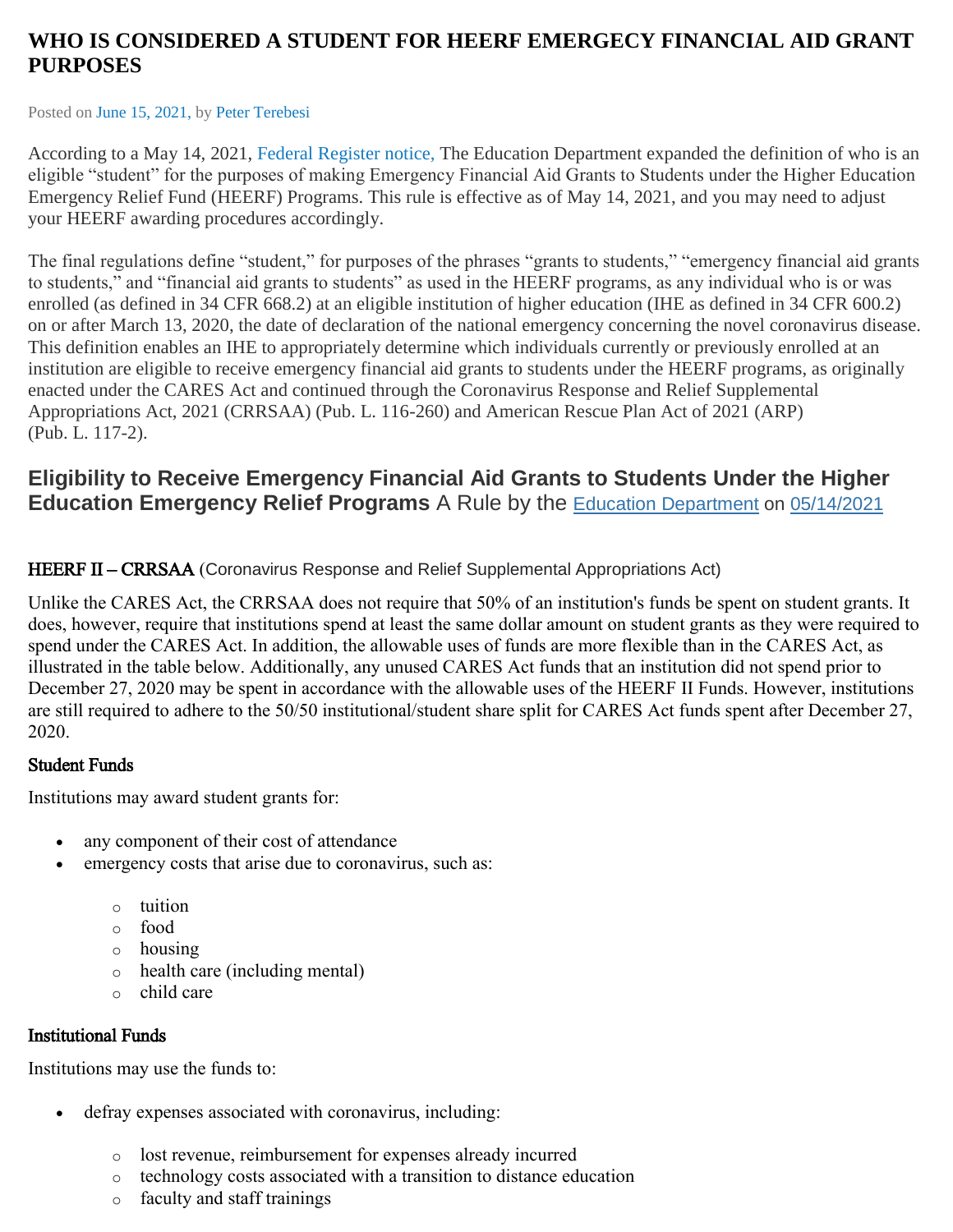- o payroll
- o carry out student support activities authorized by the HEA that address needs related to coronavirus
- make additional financial aid grants to students

Notably, similar to CARES, the CRRSAA includes *no student eligibility* requirements, however, institutions are required to prioritize grants to students with exceptional financial need, such as those who receive Pell Grants. The HEERF II funds can be awarded to online students as well. As a reminder, after a confusing and inconsistent implementation, Education Secretary Betsy DeVos issued an Interim Final Rule (IFR) on June 17, 2020, limiting eligibility for CARES Act emergency financial aid grants to students who met the eligibility criteria for Title IV student aid under Section 484 of the Higher Education Act (HEA). ED has confirmed that the IFR does not apply to HEERF II funds, however they believe the Personal Responsibility and Work Opportunity Reconciliation Act (PRWORA) of 1996, which prohibits certain noncitizens from receiving federal benefits, applies to HEERF II funds, making DACA, undocumented, and international students ineligible.) It's important to note that **ED has not** issued written guidance to clarify whether or not undocumented, DACA, or international students may receive these funds, however a Trump administration official stated verbally that these students were not eligible.

#### **FREQUENTLY ASKED QUESTIONS CAN BE ACCESSED AT THE FOLLOWING WEBSITE ADDRESS:**

<https://www2.ed.gov/about/offices/list/ope/updatedfaqsfora1crrssaheerfii.pdf>

## HEERF III – ARP (American Rescue Plan)

# Relief Fund III (HEERF III) **NAFSAA Reference Page**

This page contains information related to the Higher Education Emergency Relief Funds III (HEERF III) created under the American Rescue Plan (ARP). Check back often as NASFAA will continue to update this reference page as any new guidance becomes available. Updates will be marked below in red. More information and resources on how the novel coronavirus is impacting student financial aid as well as information about the HEERF grants made available through the CARES Act in early March 2020 and the CRRSA Act in late December 2020, can be found on NASFAA's [COVID-19 Web Center.](https://www.nasfaa.org/covid19) NASFAA has also created a [comparison chart](https://www.nasfaa.org/uploads/documents/HEERF_Funds_Comparison_Chart.pdf) that outlines the requirements and allowable uses for all three HEERF fund allocations.

#### **Overview**

The [American Rescue Plan](https://www.congress.gov/bill/117th-congress/house-bill/1319/text) (ARP) included additional COVID-19 relief for institutions of higher education. This new COVID stimulus bill included \$40 billion, available through September 30, 2023, for higher education institutions and students, using the same Higher Education Emergency Relief Fund (HEERF) model established in the Coronavirus Aid, Relief and Economic Security (CARES) Act.

#### Allowable Uses

The ARP HEERF III funds require that 50% of an institution's funds be spent on student grants, with the exception of for-profit institutions, which must spend 100% of their funds on student grants. In addition, the allowable uses of funds are nearly identical to the [CRRSA HEERF II](https://www.nasfaa.org/heerf_ii) funding as illustrated below.

#### Student Portion

Institutions may award student grants for:

- o Any component of their cost of attendance
- o Emergency costs that arise due to coronavirus, such as: tuition; food; housing; health care (including mental); child care

#### Institutional Portion

Institutions may use the grants toward:

Defray expenses associated with coronavirus including:

o Lost revenue